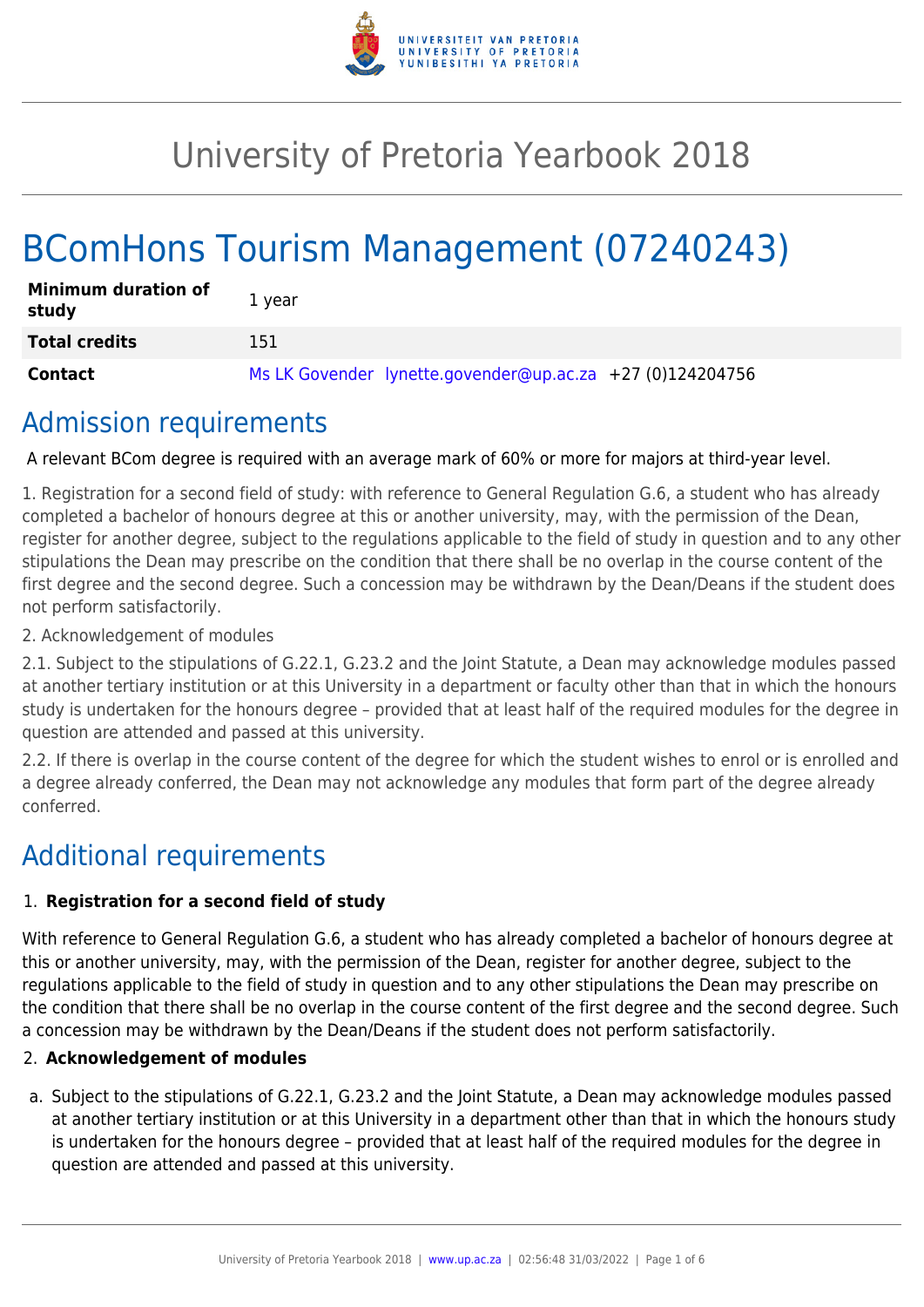

b. If there is overlap in the course content of the degree for which the student wishes to enrol or is enrolled and a degree already conferred, the Dean may not acknowledge any modules that form part of the degree already conferred.

# Examinations and pass requirements

In calculating marks, General Regulation G12.2 applies.

Subject to the provisions of General Regulation G.26, a head of a department determines, in consultation with the Dean

- when the honours examinations in his/her department will take place, provided that:
- i. honours examinations which do not take place before the end of the academic year, must take place no later than 18 January of the following year, and all examination results must be submitted to the Student Administration by 25 January; and
- ii. honours examinations which do not take place before the end of the first semester, may take place no later than 15 July, and all examination results must be submitted to the Student Administration on or before 18 July.
- whether a candidate will be admitted to a supplementary examination, provided that a supplementary examination is granted, only once in a maximum of two prescribed semester modules or once in one year module;
- supplementary examinations (if granted) cover the same subject matter as was the case for the examinations;
- NB: For the purpose of this provision, the phrase "not sit for an examination more than twice in the same subject" as it appears in General Regulation G.18.2, implies that a candidate may not be admitted to an examination in a module, including a supplementary examination, more than three times.
- the manner in which research reports are prepared and examined in his department.

**NB**: Full details are published in each department's postgraduate information brochure, which is available from the head of department concerned. The minimum pass mark for a research report is 50%. The provisions regarding pass requirements for dissertations contained in General Regulation G.12.2 apply mutatis mutandis to research reports.

Subject to the provisions of General Regulation G.12.2.1.3, the subminimum required in subdivisions of modules is published in the study guides, which is available from the head of department concerned.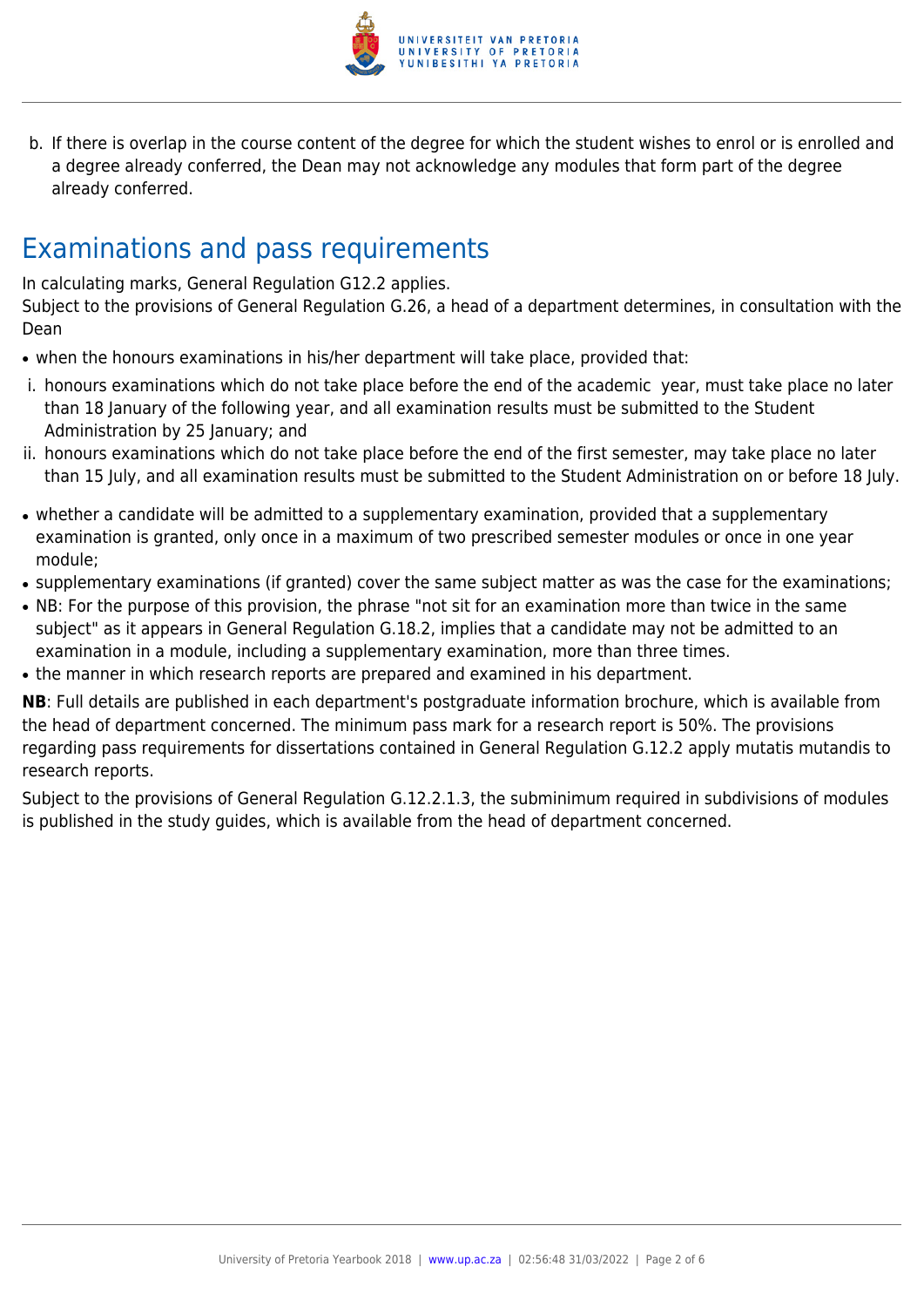

## Curriculum: Final year

**Minimum credits: 151**

### **Core modules**

#### **Air transport and business travel management 711 (TBE 711)**

| <b>Module credits</b>         | 20.00                          |
|-------------------------------|--------------------------------|
| <b>Prerequisites</b>          | No prerequisites.              |
| <b>Contact time</b>           | 1 lecture per week             |
| <b>Language of tuition</b>    | Module is presented in English |
| <b>Department</b>             | Division of Tourism Management |
| <b>Period of presentation</b> | Semester 2                     |

#### **Module content**

This module covers two themes: air transport and business travel. In the first part a broad overview of the air transportation industry and some of the major airline management functions is presented. The topics are explored from a strategic management perspective and take into account the contemporary issues in the global airline industry and their effect on tourism globally and in South Africa. The impact of aviation policy on tourism flows is also addressed. In the second part business travel is analysed from the perspective of corporate travel management. The relationships between suppliers, corporate travel managers, travellers and travel management companies are analysed. Issues such as travel policy formulation and compliance, responsible travel management, travel risk management and the impact of future trends on managed travel are investigated.

#### **Hospitality management 713 (TBE 713)**

| <b>Module credits</b>         | 20.00                          |
|-------------------------------|--------------------------------|
| <b>Prerequisites</b>          | No prerequisites.              |
| <b>Contact time</b>           | 1 lecture per week             |
| Language of tuition           | Module is presented in English |
| <b>Department</b>             | Division of Tourism Management |
| <b>Period of presentation</b> | Semester 1                     |

#### **Module content**

This course is designed to provide students with an in-depth understanding and knowledge of the management aspects of hospitality operations, relating to all the operational aspects completed in the undergraduate course. The application of these management principles will enable the student to develop an operational plan for a tourism organisation, in a very practical manner.

#### **Responsible ecotourism management 714 (TBE 714)**

| <b>Module credits</b> | 20.00             |
|-----------------------|-------------------|
| <b>Prerequisites</b>  | No prerequisites. |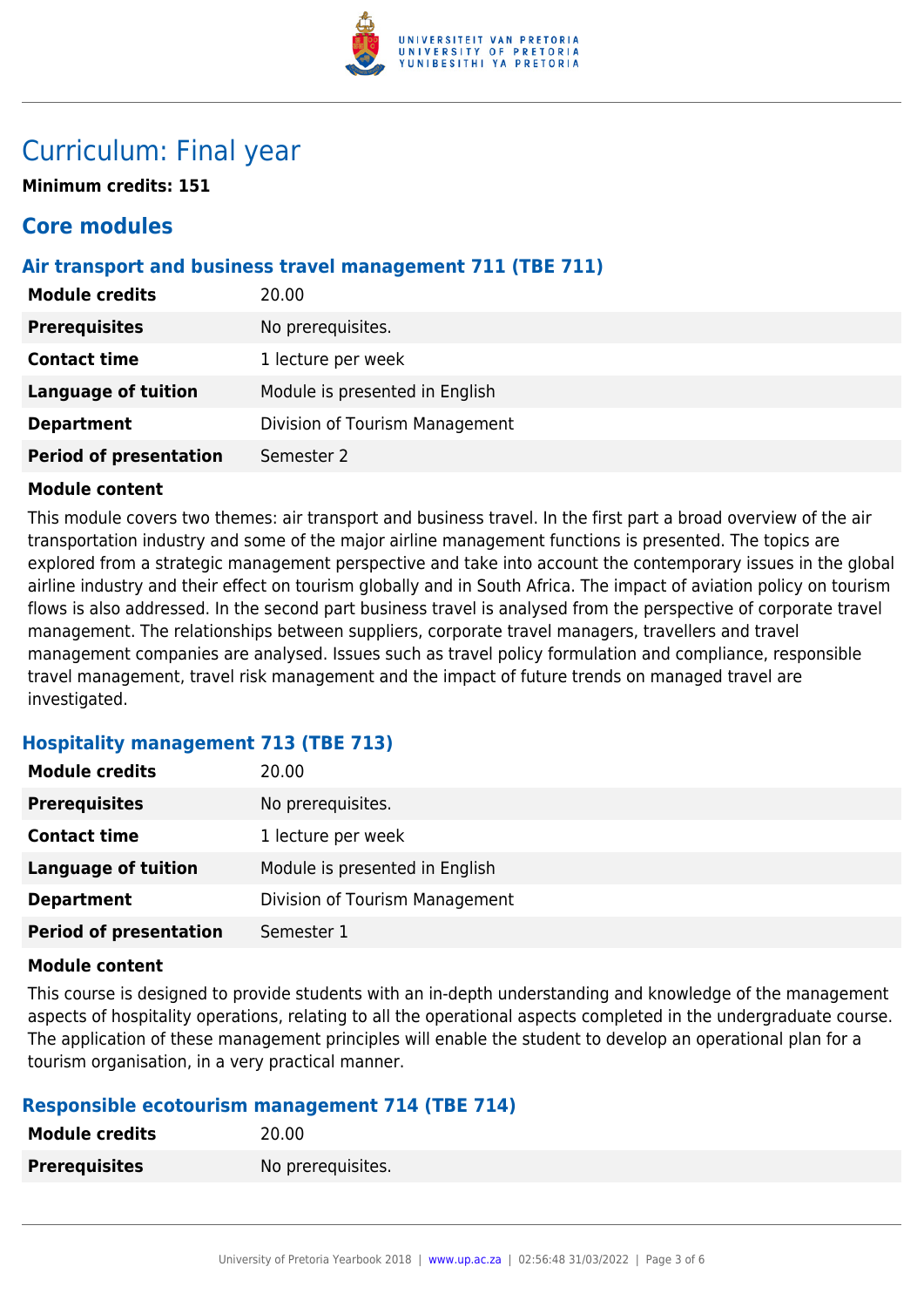

| <b>Contact time</b>           | 1 lecture per week, 1 other contact session per week |
|-------------------------------|------------------------------------------------------|
| Language of tuition           | Module is presented in English                       |
| <b>Department</b>             | Division of Tourism Management                       |
| <b>Period of presentation</b> | Semester 1                                           |

#### **Module content**

This module focuses on managing ecotourism (including the natural and cultural resource base) following ecoprinciples and guidelines in order to provide a framework for sustainable/responsible tourism development in response to community needs within the Southern African context. The concepts of ecotourism, alternative tourism, responsible tourism and geotourism are debated.The management of ecotourism is studied from a theoretical perspective addressing issues such as the planning, design and sustainable development of ecofacilities and spaces; co-creation and the experienced tourist; the greening of the environment; and managing sustainable events; against the backdrop of climate change using local, national and international case studies. The aim is to provide students with a holistic perspective of ecotourism and to hone their entrepreneurial view to issues within this arena in order to apply sustainable eco-principles to various situations, ranging from green architectural structures and spaces to sustainable community and pro-poor tourism projects.

#### **Strategic events management 721 (TBE 721)**

| <b>Module credits</b>         | 20.00                                       |
|-------------------------------|---------------------------------------------|
| <b>Prerequisites</b>          | No prerequisites.                           |
| <b>Contact time</b>           | 1 lecture per week                          |
| Language of tuition           | Afrikaans and English are used in one class |
| <b>Department</b>             | Division of Tourism Management              |
| <b>Period of presentation</b> | Semester 2                                  |

#### **Module content**

The managing of events and attractions as key focus area within the tourism landscape is becoming more competitive and sophisticated. Both events and attractions are significant core elements that assist in providing a sense of place and creating a certain magic for a destination. Major components of attractions and event management include the essential elements to manage any event, events within the MICE industry; a study of cultural festivals; sports events; social media/e-marketing; managing flagship attractions and events; and Special Interest Tourism (SIT). Researching global trends and changes in the global industry is imperative to manage events successfully and benchmark attractions. The understanding of current and topical issues within this industry is crucial to hone skills and insight to gain the competitive advantage and make a worthy contribution to this dynamic industry tourism sector.

#### **Strategic destination marketing 722 (TBE 722)**

| <b>Module credits</b> | 20.00                          |
|-----------------------|--------------------------------|
| <b>Prerequisites</b>  | No prerequisites.              |
| <b>Contact time</b>   | 1 lecture per week             |
| Language of tuition   | Module is presented in English |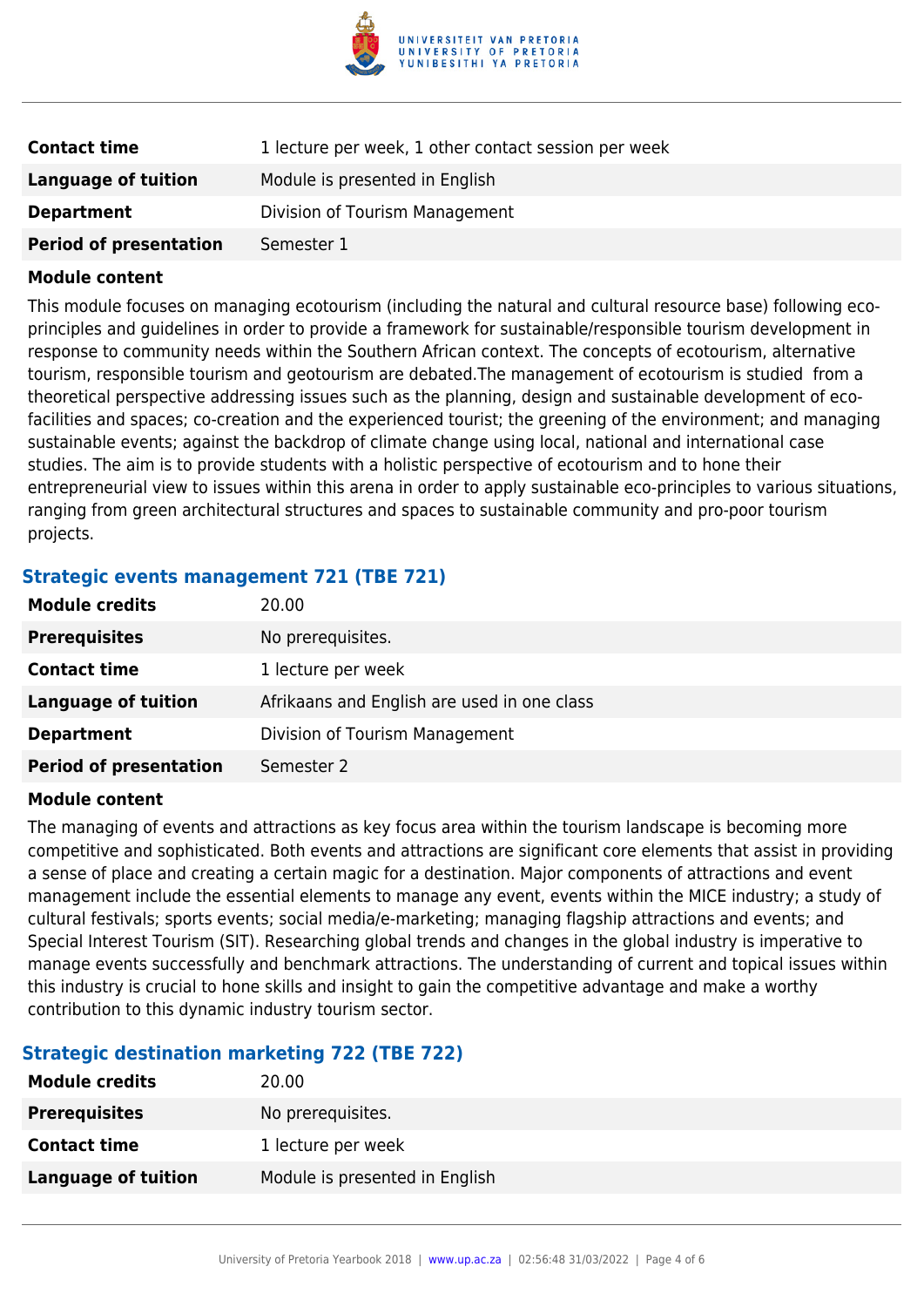

**Period of presentation** Semester 2

#### **Module content**

In an increasingly competitive marketplace, destinations have to distinguish themselves through creative strategies. Rapid changes in marketing platforms require innovative approaches to attract and retain brand loyal visitors, but also to sustain industry partnerships. Based on established theoretical principles of marketing, this module explores current trends in and approaches toward destination marketing. Emphasis is placed on best practice case studies from around the world through exploration of strategic destination marketing plans as well as tactics used by destinations to capitalise on the latest relevant trends.

#### **Research methodology 740 (TBE 740)**

| <b>Module credits</b>         | 0.00                           |
|-------------------------------|--------------------------------|
| <b>Prerequisites</b>          | No prerequisites.              |
| <b>Contact time</b>           | 1 lecture per week             |
| <b>Language of tuition</b>    | Module is presented in English |
| <b>Department</b>             | Division of Tourism Management |
| <b>Period of presentation</b> | Semester 1                     |

#### **Module content**

The focus in this module will be on teaching some of the fundamental processes, principles and techniques necessary to conduct and interpret empirical research in a business context.

#### **Research project 741 (TBE 741)**

| <b>Module credits</b>         | 30.00                                       |
|-------------------------------|---------------------------------------------|
| <b>Prerequisites</b>          | No prerequisites.                           |
| Language of tuition           | Afrikaans and English are used in one class |
| <b>Department</b>             | Division of Tourism Management              |
| <b>Period of presentation</b> | Year                                        |

### **Elective modules**

#### **eTourism 712 (TBE 712)**

| <b>Module credits</b>         | 20.00                          |
|-------------------------------|--------------------------------|
| <b>Prerequisites</b>          | No prerequisites.              |
| <b>Contact time</b>           | 1 lecture per week             |
| <b>Language of tuition</b>    | Module is presented in English |
| <b>Department</b>             | Division of Tourism Management |
| <b>Period of presentation</b> | Semester 1                     |